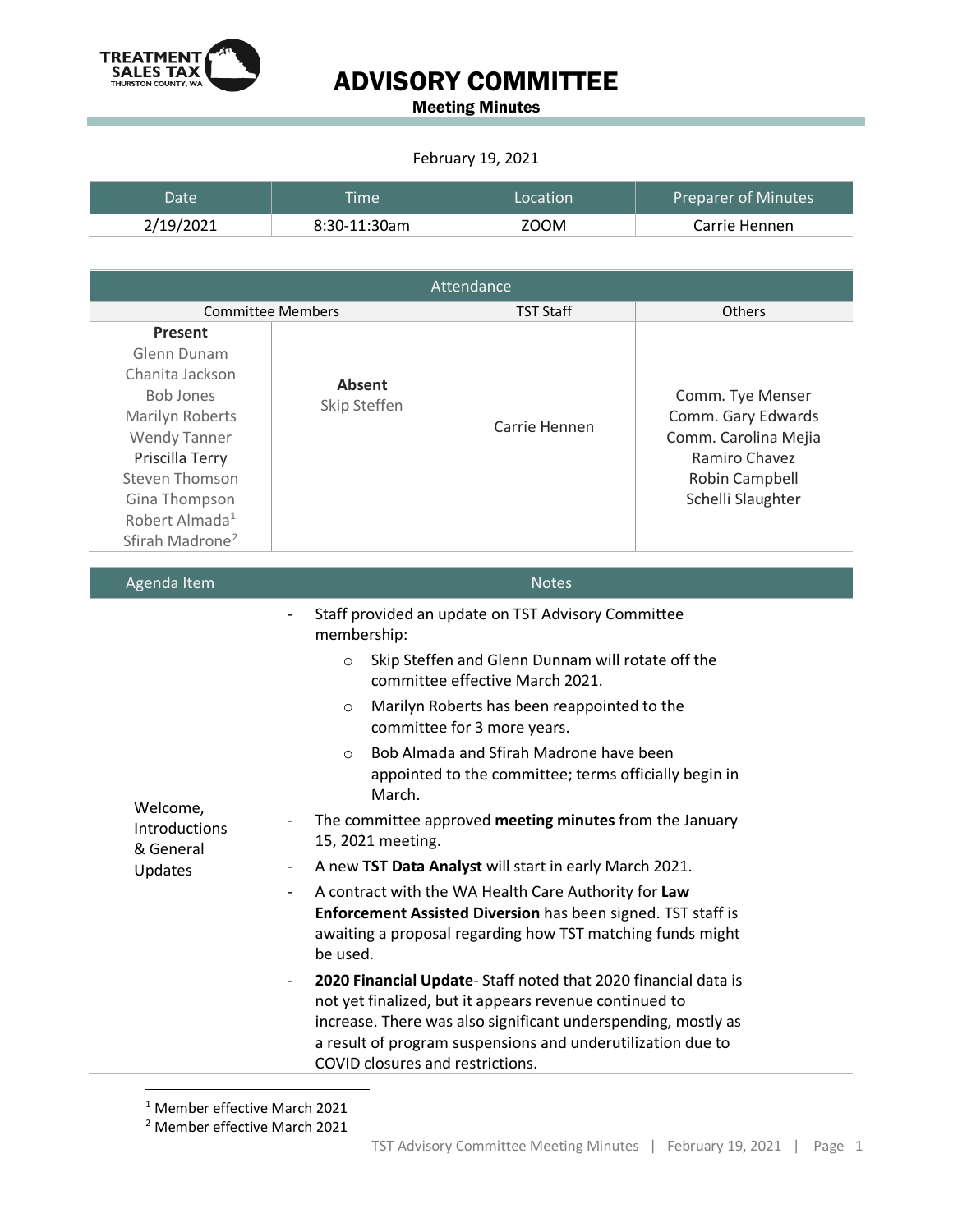

T.

## ADVISORY COMMITTEE

Meeting Minutes

| Agenda Item                                      | <b>Notes</b>                                                                                                                                                                                                                                                                                                                                                                                                                                                                                                                                                                                                                                                                                                                                                                                                                                                                                                                                                                                                                                                                                                                                                                                                                                                                                                                                                                                                                                                                                                                                                                                                                                                                                                                                                                                                                                                                                                                                                                                                                                                                                                                                                                                                                                                                                                                  |
|--------------------------------------------------|-------------------------------------------------------------------------------------------------------------------------------------------------------------------------------------------------------------------------------------------------------------------------------------------------------------------------------------------------------------------------------------------------------------------------------------------------------------------------------------------------------------------------------------------------------------------------------------------------------------------------------------------------------------------------------------------------------------------------------------------------------------------------------------------------------------------------------------------------------------------------------------------------------------------------------------------------------------------------------------------------------------------------------------------------------------------------------------------------------------------------------------------------------------------------------------------------------------------------------------------------------------------------------------------------------------------------------------------------------------------------------------------------------------------------------------------------------------------------------------------------------------------------------------------------------------------------------------------------------------------------------------------------------------------------------------------------------------------------------------------------------------------------------------------------------------------------------------------------------------------------------------------------------------------------------------------------------------------------------------------------------------------------------------------------------------------------------------------------------------------------------------------------------------------------------------------------------------------------------------------------------------------------------------------------------------------------------|
|                                                  | The 2021 TST Community Grant Request for Proposal<br>process will open on February 26, 2021. Applications will be<br>due on April 2, 2021. A total of \$250,000 is available.                                                                                                                                                                                                                                                                                                                                                                                                                                                                                                                                                                                                                                                                                                                                                                                                                                                                                                                                                                                                                                                                                                                                                                                                                                                                                                                                                                                                                                                                                                                                                                                                                                                                                                                                                                                                                                                                                                                                                                                                                                                                                                                                                 |
| Program<br>Discussions-<br><b>Adult Programs</b> | The committee reviewed data related to adult programs funded by TST with the<br>goal of better understanding these programs and identifying questions for follow up<br>discussion.<br>The programs discussed included the following; follow up discussion items are<br>shown in italics:<br>Chemical Dependency Program- Committee would like to discuss questions<br>$\overline{\phantom{a}}$<br>related to clinical oversight, graduation rate and what happens if<br>participants leave jail in the middle of their involvement in the program.<br>Reentry Assistance, Transition & Medication Management- Committee is<br>$\qquad \qquad \blacksquare$<br>interested in updates on how these programs have functioned during<br>COVID.<br>TST Corrections Coordinator- Committee is interested in general report on<br>this position's role & duties. Also interested in jail leadership's thoughts on<br>whether there may be opportunities to merge/ integrate some existing<br>programming and/ or data collection. And, Committee would like a general<br>update on trends in jail population pre-COVID and since COVID.<br>Psych ARNP- Committee would like an update on rollout of the small<br>$\qquad \qquad \blacksquare$<br>amount of TST funds added in 2021 for psych meds AND what the costs/<br>considerations would be in expanding beyond just the competency<br>restoration population.<br>Jail Behavioral Health Program (TM-BHASO)- Committee is interested in<br>$\overline{\phantom{a}}$<br>update on this program in the year since additional TST resources were<br>added and preview of how services may change/ additional needs as<br>Trueblood grant expires.<br>o ALSO interested in general update from Behavioral Health<br>Administrative Services Organization on system issues since<br>implementation of Integrated Managed Care<br>Intensive Case Management- Interested in clarification about whether<br>assessments done in the community are billed to Medicaid when possible<br>and how often this is the case.<br>Veterans Case Manager- Committee asked staff to work with this program's<br>$\overline{\phantom{0}}$<br>leadership to consider broadening eligibility to include any Veteran with<br>behavioral health needs, rather than just those with justice involvement. |
|                                                  | The following programs were also discussed and data was reviewed by the<br>Committee. No specific follow up questions were identified at this time:<br>Preparing for Reentry Employment<br>Public Defense Social Services Specialist- ask for update on implementation<br>later in year                                                                                                                                                                                                                                                                                                                                                                                                                                                                                                                                                                                                                                                                                                                                                                                                                                                                                                                                                                                                                                                                                                                                                                                                                                                                                                                                                                                                                                                                                                                                                                                                                                                                                                                                                                                                                                                                                                                                                                                                                                       |